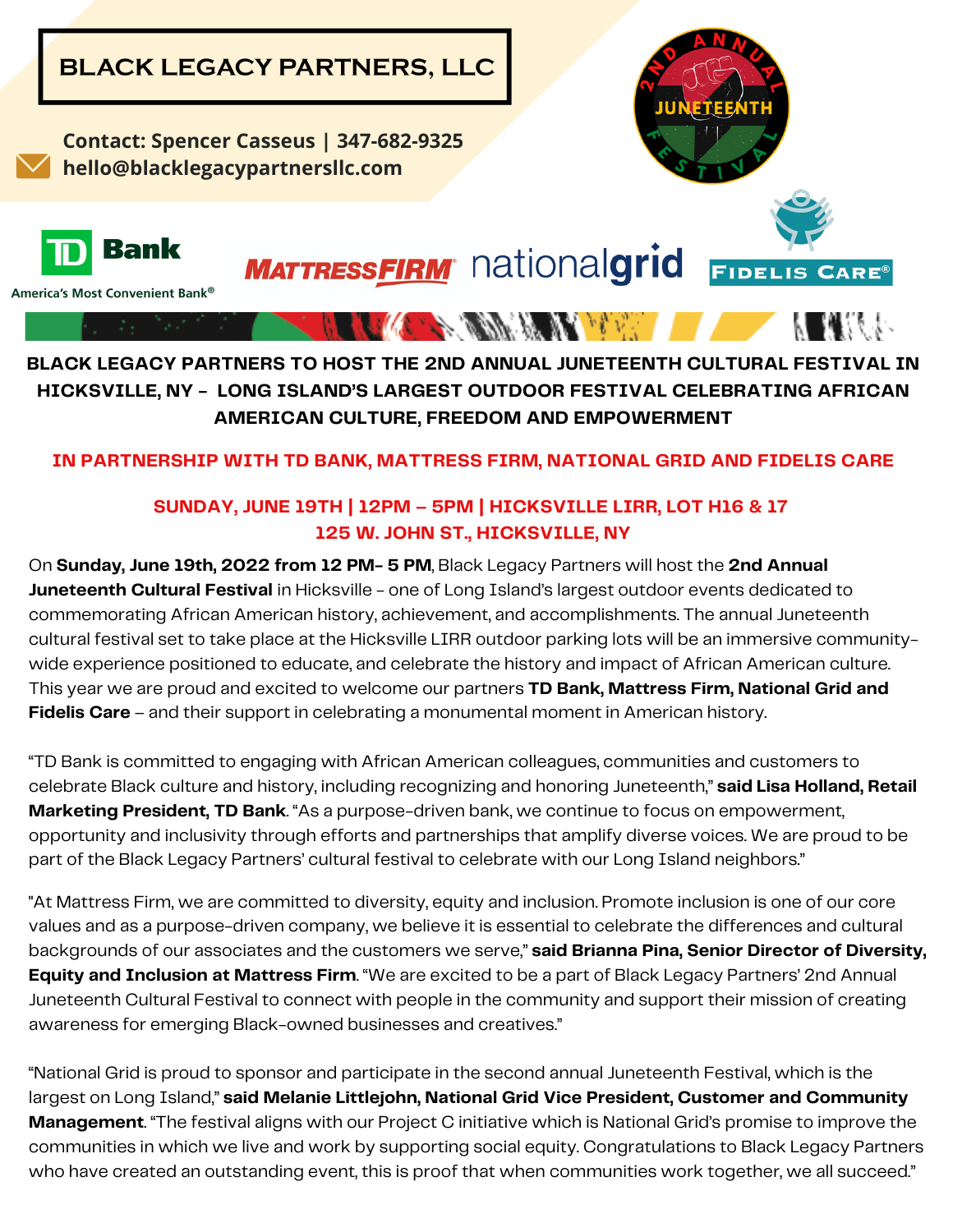"Fidelis Care is committed to supporting community organizations that advance equity and inclusion," **said Pam Hassen, Chief Member Engagement Officer at Fidelis Care.** "We look forward to broadening the conversation about race, diversity, and social justice and are pleased to once again support Black Legacy Partners and this second annual Juneteenth Festival."

The 2nd Annual Juneteenth Cultural Festival will feature a line-up of various food vendor exhibitions, local Black vendors, live Deejay, and performers. Thousands of residents from the neighboring areas of Hicksville, Freeport, Baldwin, Hempstead, Uniondale, and Suffolk County are expected to attend one of the biggest cultural festivals in the community where attendees will gather in a safe environment. The Juneteenth Cultural Festival is an annual destination event on Long Island that is free and open to the community and dedicated to the belief that diverse entrepreneurs, small business owners, artists, and creators deserve the same opportunities as their mainstream counterparts.

Based on the historic decision by Congress that would make Juneteenth an official federal holiday, Black Legacy Partners conceived the festival in 2021 as a vehicle to strengthen Black communities across Long Island by fostering resource sharing, education, and artistic collaboration. **The 2nd Annual Juneteenth Cultural Festival** is the signature event produced by Black Legacy Partners LLC with additional support from Our World Media, Town of Oyster Bay, Jake's 58 Casino Hotel, Long Island Nets, Black Momma Vodka, Black-Owned Long Island, Black Long Island, Hicks Nurseries, AT&T, Press 'N Sow, The Town of Oyster Bay, and Long Island African American Chamber of Commerce.

## **For all inquiries regarding the Juneteenth Cultural Festival 2022, please email: [hello@blacklegacypartnersllc.com](mailto:hello@blacklegacypartnersllc.com) or visit [www.blacklegacypartnersllc.com](https://www.blacklegacypartnersllc.com/)**

## **About Juneteenth**

Juneteenth is the oldest known celebration commemorating the ending of slavery in the United States. Dating back to 1865, it was on June 19th that Union soldiers, led by Major General Gordon Granger, landed at Galveston, Texas with the news that the war had ended and that the enslaved were now free. Note that this was two and a half years after President Lincoln's Emancipation Proclamation – which had become official January 1, 1863. However, with the surrender of General Lee in April of 1865, and the arrival of General Granger's regiment, the forces were finally strong enough to influence and overcome the resistance. The observance of Juneteenth is about the journey and achievement of African Americans – from a horrific period of sanctioned enslavement to the pinnacle of human endeavors. It is a story of pride, resilience and determination that will always be of historical and spiritual importance – as it serves us well to understand that together, we can overcome all obstacles in our path. Through our celebrations we reflect this independence. Through grass roots organizing and community collaboration we enjoy the creativity and dedication that produce celebrations from around the world.

## **About Black Legacy Partners**

Launched in 2020, Black Legacy Partners LLC, a new Black-owned and operated venture was formed by a group of professionals with backgrounds in entertainment, business, and the arts. They joined forces to establish a network of, and build a platform for, Black entrepreneurs, creators, and artists who were devastated by the effects of 2020. We use our experience, passion, connections, and influence to build a legacy, not only for us, but also for our community. Black Legacy Partners is dedicated to curating inspiring entertainment experiences that put the talents of Black entrepreneurs, artists, filmmakers, and dreamers on full display. We are building a creative platform to bridge communities of color and create safe cooperative spaces that will empower others to actualize their own legacies. Follow us on [Facebook](https://www.facebook.com/blacklegacypartners) and [Instagram](https://www.instagram.com/blacklegacypartners/) @blacklegacypartners. For more information visit us at [www.blacklegacypartnersllc.com](http://www.blacklegacypartnersllc.com/)